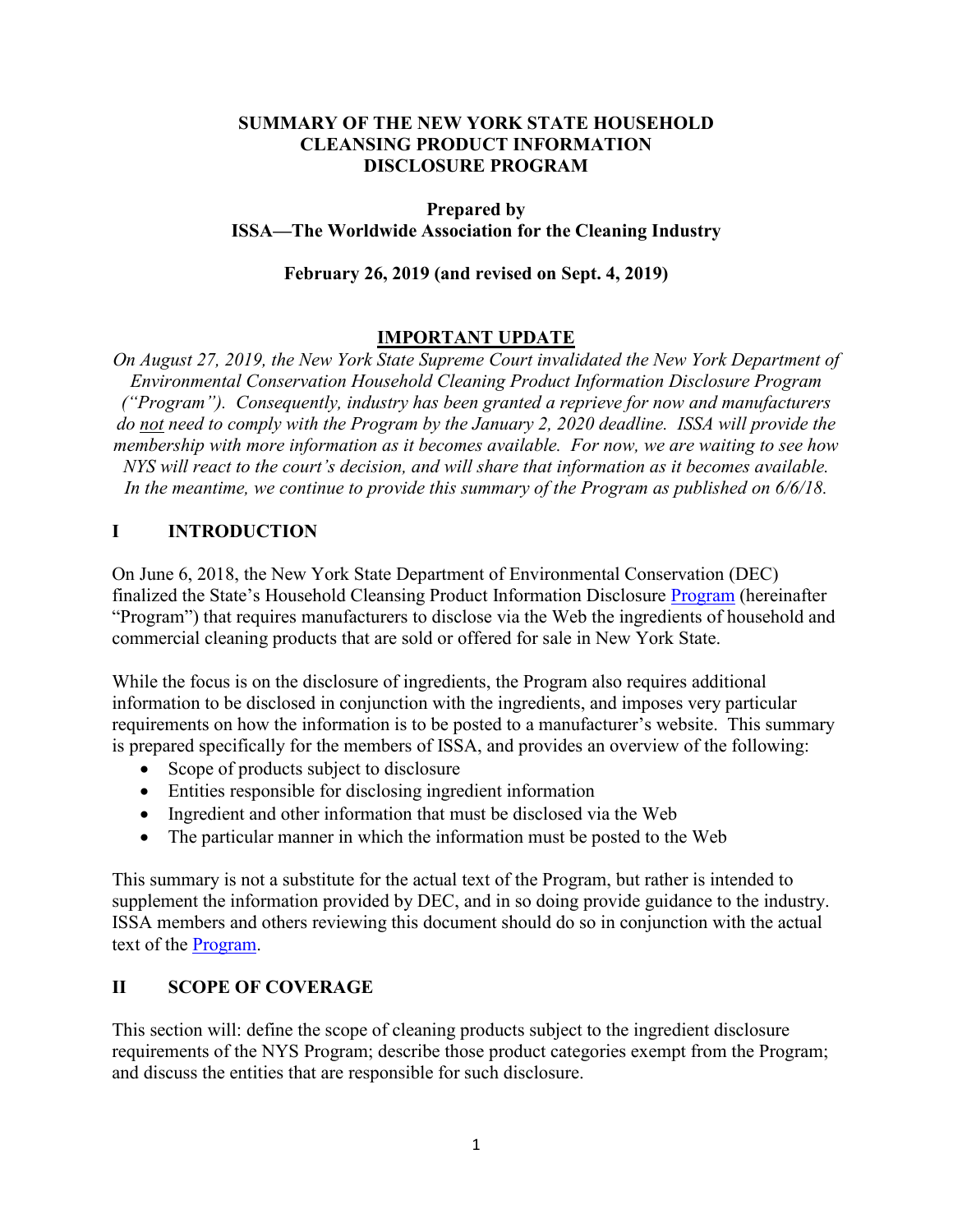**A. Products Subject to Disclosure under the Program.** A critical first step in your compliance journey is defining the cleaning products that are subject to the ingredient disclosure requirements of the Program.

A cleaning product is subject to the Program if: 1) it meets the statutory definition of a "household cleansing product"; and 2) it is distributed, sold or offered for sale in New York State.

**1. Household Cleansing Product.** Pursuant to New York State Environmental Conservation Law (ECL) §35-0103 and 6 NYCRR Part 659.1, a "household cleansing product" is defined as:

"…any product, including but not limited to soaps and detergents, containing a surfactant as a wetting or dirt emulsifying agent and used primarily for domestic or commercial cleaning purposes, including but not limited to, the cleansing of fabrics, dishes, food utensils and household and commercial premises."

It is clear from this definition that a cleaning product meets the definition of "household cleansing product" if it meets all the following criteria:

- Contains a surfactant as a wetting or dirt emulsifying agent,
- Is intended for cleaning purposes,
- Is intended to be used in either household or commercial premises

Note: the term **"commercial premises"** is defined to mean any premises used for the purpose of carrying on or exercising any trade, business, profession, vocation, or commercial or charitable activity, including but not limited to laundries, hospitals, and food or restaurant establishments.

**2. Distributed, Sold or Offered for Sale in New York State.** To be subject to the disclosure requirements of the Program, a household cleansing product must also be "distributed, sold or offered for sale in New York State."

In turn, this phrase is defined as "…products offered for sale at retail and wholesale or distributed for promotional purposes, including but not limited to products offered for sale via the phone, catalog, or the internet from the manufacturer, its authorized distributors or representatives, or authorized third parties."

**3. Examples of Covered Product Categories.** The following list is illustrative (but not exhaustive) of the cleaning product categories that are subject to the Program's ingredient disclosure requirements:

- Bleach (non-EPA registered)
- General purpose cleaners
- Descalers
- Detergent boosters
- Dishwashing detergent (automatic and hand)
- Drain treatments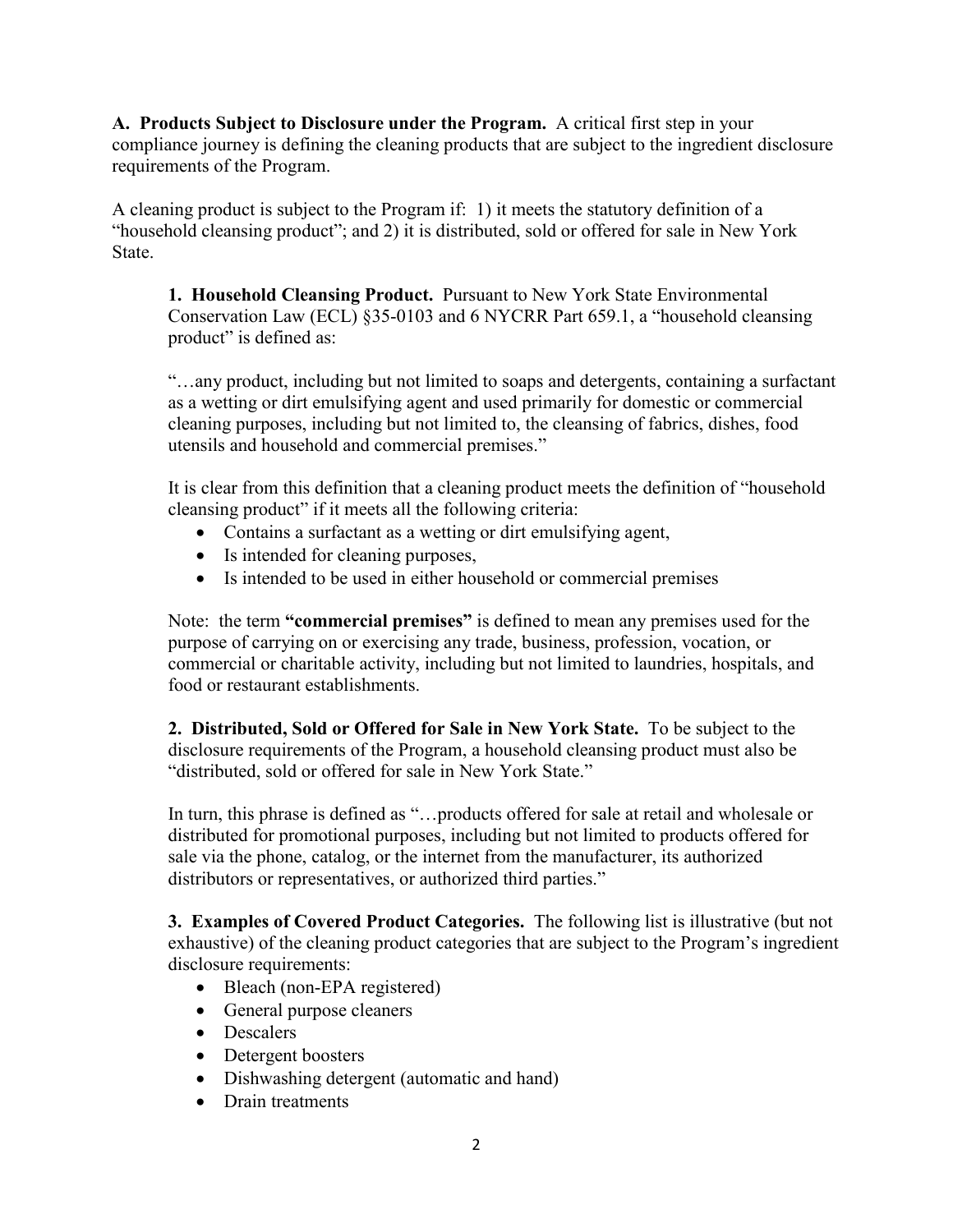- Laundry detergent
- Surface cleaners
- Stain removers
- Toilet bowl cleaners

**B. Products Not Subject to Disclosure Requirements of the Program.** The term, "household cleansing product" does not include: "…foods, drugs, cosmetics, insecticides, fungicides and rodenticides or cleansing products used primarily in industrial manufacturing, production and assembling processes as provided by the commissioner by rule and regulation." As a consequence, these products are NOT subject to the ingredient disclosure requirements of the Program.

**1. Exemption for Foods, Drugs and Cosmetics.** "Foods, drugs, cosmetics and personal care items" are excluded from the definition of "household cleansing product" and are therefore NOT subject to the ingredient disclosure requirements. This exemption applies to:

- Hand sanitizers or sanitizing body washes
- Toothpaste
- Shampoo
- Hand soap

**2. Exemption for Pesticides.** In addition, the Program specifically excludes "pesticides" from the definition of "household cleansing product" and therefore this product category is also exempt from the ingredient disclosure requirements. More specifically, the following categories of EPA registered pesticides are illustrative of those product categories that are exempt:

- Disinfectants intended for use on inanimate surfaces
- Sanitizers intended for use on inanimate surfaces
- Fungicides
- Algicides
- Mildewicides

**3. Exemption for Products Used Primarily in Industrial Processes.** Products that are intended to be used primarily in industrial manufacturing, production, and assembling processes are also excluded from the definition of "household cleansing product", and therefore are not subject to the ingredient disclosure requirements. For example, a product that is intended primarily for use as a cleaner of the ink jets used in a packaging manufacturing process would be exempt from the NYS ingredient disclosure requirements.

**C. Who Must Disclose.** Under the Program the **manufacturer** has primary responsibility for disclosing ingredients in covered products. Please note, however, that the Program defines "manufacturer" in such a manner as to also include **private label distributors** in addition to "traditional" manufacturers.

Specifically, "manufacturer" is defined by the Program as: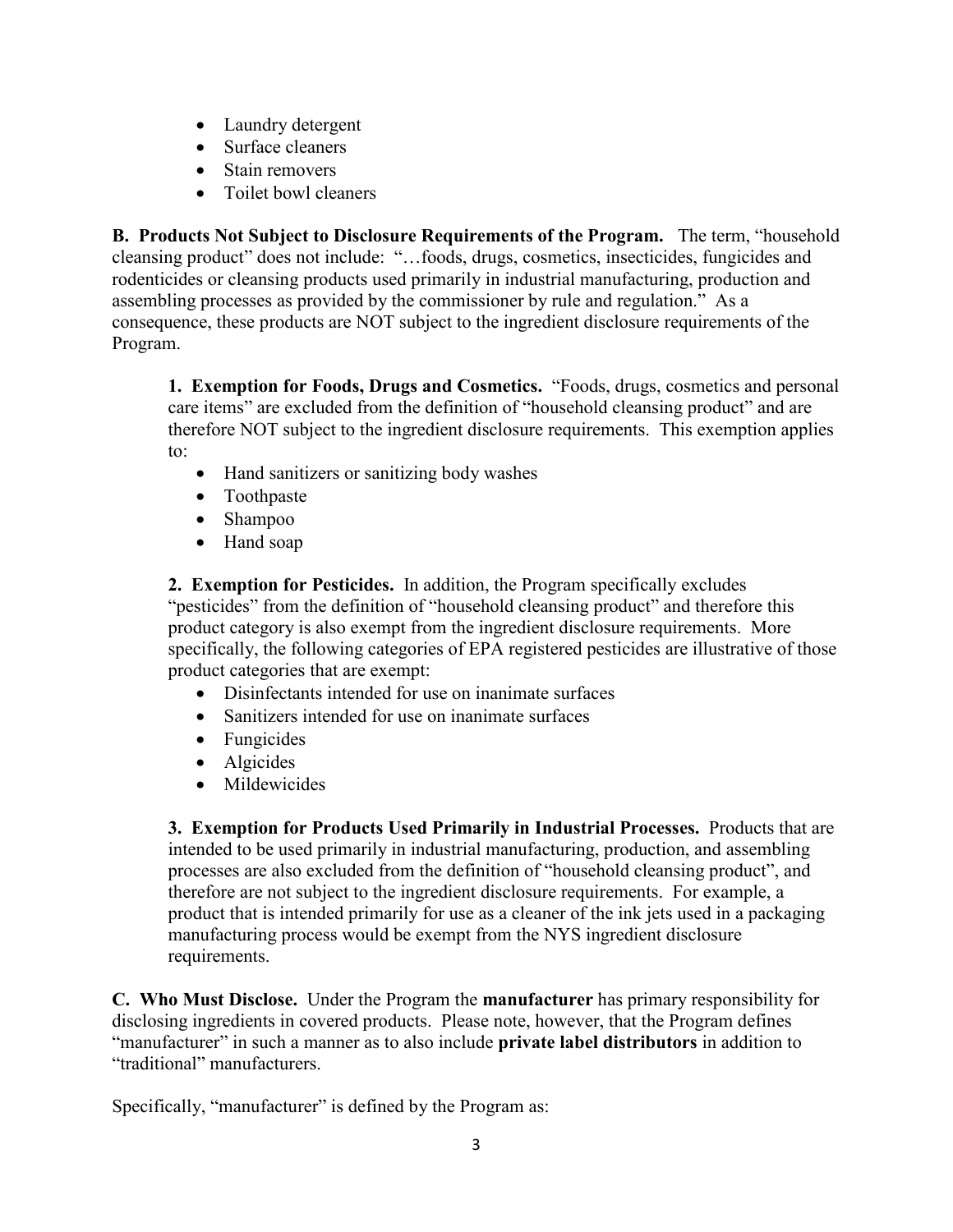- Any person, firm, association, partnership, limited liability company, or corporation which either **produces, prepares, formulates, or compounds** a covered product and whose name appears on the product label; or
- Any person, firm, association, partnership, limited liability company, or corporation which **distributes** a covered product, and is identified on the product label as the person or entity for whom the product is manufactured pursuant to the federal Fair Packaging and Labeling Act.

From the perspective of NYS DEC, if there is reason to question a product's compliance with the disclosure requirements, the official inquiry will typically start with the entity whose name appears on the label (i.e., private label distributor, manufacturer).

**D. Method of Disclosure.** NYS DEC requires the ingredient and other information that must be disclosed under the Program to be disclosed on the manufacturer's "main website" that is used to communicate with customers. The information must be posted in a manner that is "obvious, noticeable, and readily accessible." See the §III below for a discussion regarding how the information must be posted to meet the Program's requirements.

Please note that the Program does not require disclosure on the product label.

# **III HOW INFORMATION MUST BE DISCLOSED ON WEBSITE**

In addition to very detailed requirements about the information that must be disclosed, the Program sets forth very specific requirements regarding how that information must be displayed on the manufacturer's website. This section summarizes what NYS DEC refers to as the "posting parameters."

**A. Manufacturer's Main Website.** All required information must be posted on the manufacturer's main website that it uses to communicate with its customers.

- In the alternative, the information may also be posted on a separate website provided such site is no more than one "click" away from the home page of the main website (i.e., the home page of main website should contain a direct link to the separate website).
- Web page on which information is posted should be no more than four "clicks" away from the home page of the website on which it is posted.
- The main web page used by the manufacturer to provide marketing information on a product should either contain the information disclosed under this program or include a direct link to the web page containing such information.

**B. Readily Accessible.** All information required to be disclosed under the Program must be posted in a form that is "readily accessible" to all users.

- Users must not be required to register or provide personally identifiable information in order to gain access.
- Access to information must not be limited through the use of CAPTCHA or similar challenge-response test technologies, visual, auditory, or otherwise.
- Information required to be disclosed under the Program must not be restricted from indexing by search engines such as Google or Bing.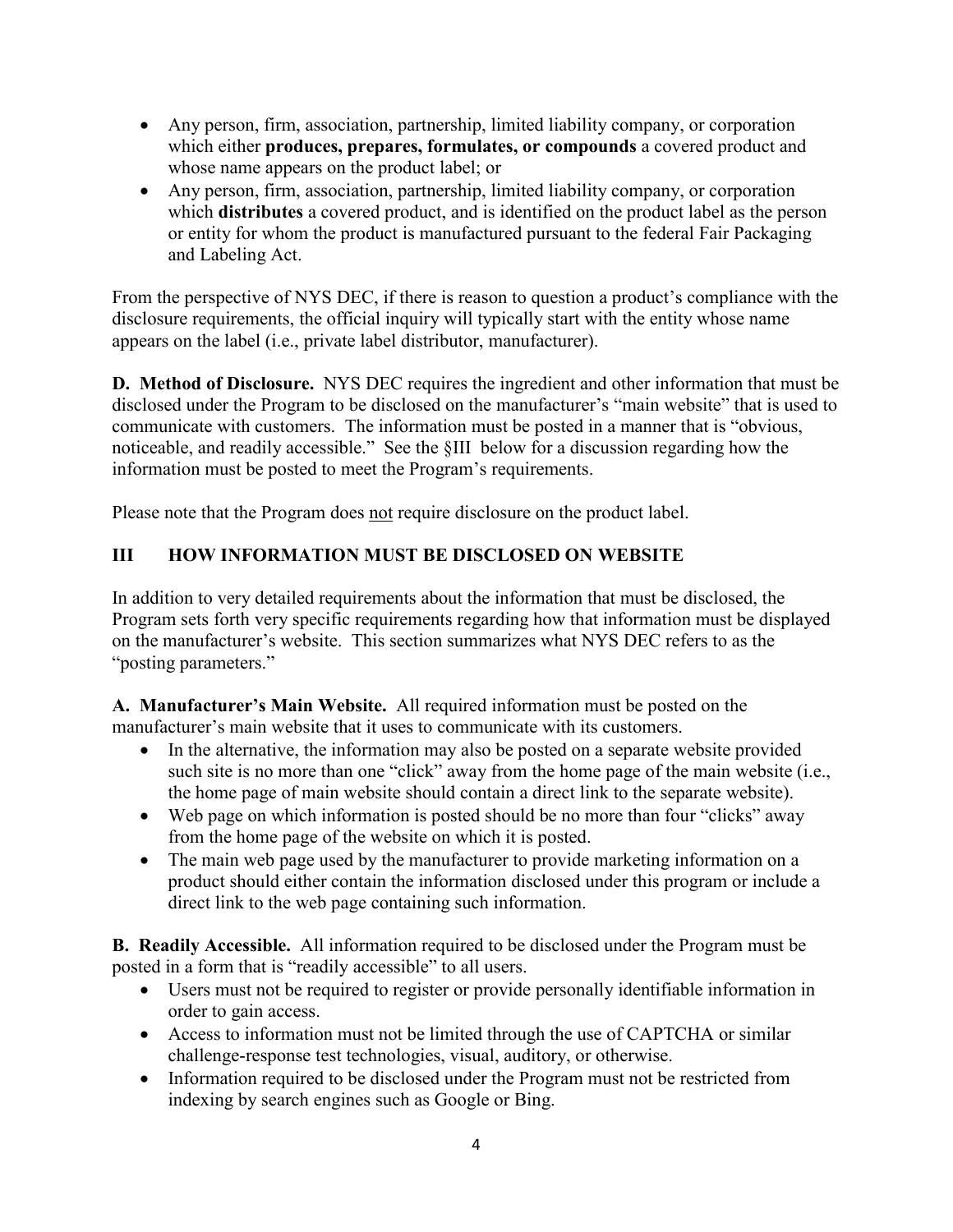**C. Machine Readable.** All information required to be disclosed under the Program must be machine readable by automated systems, including, but not limited to, web browsers, accessibility software to aid the disabled, automated scripts, and other software programs or applications. Studies or research required to be disclosed under "Effects on Human Health and the Environment" (See Section IV(E) of this document) are exempt from this requirement.

**D. Web Content Accessibility Guidelines (WCAG).** All information required to be disclosed under the Program must conform to the most current WCAG version adopted by the WCAG Working Group of the World Wide Web Consortium. Studies or research required to be disclosed under "Effects on Human Health and the Environment" are exempt from this requirement.

**E. Language.** Information required to be disclosed under the Program must be in English. Posting the information in additional languages is encouraged but not required.

**F. Similar Formulations.** Products with similar but different ingredient formulations (i.e., different fragrance ingredients) should be listed as separate products. On the other hand, products with identical formulations, but in different size packages, may be listed as one product.

### **G. Miscellaneous.**

- Each category of information required to be disclosed under the Program should be posted in close proximity to all other required categories on one web page, including but not limited to the manufacturer's name and contact information.
- "Pop ups" or one click links to a separate web page are acceptable as long as they conform to the requirements regarding accessibility and machine readability describe above.
- Marketing language may be posted on the same web page, but it may not be inserted between the statement regarding "Extent of Disclosure" (discussed below in §IV(C)) and the list of product ingredients as described under "CAS Number and Chemical Name" discussed in the §IV(D)(2) below, and should not interfere with any required information entries.
- A link to the [Program](https://www.dec.ny.gov/docs/materials_minerals_pdf/cleansingprodfin.pdf) policy document should be provided in order to provide more context and information regarding commonly used terms.

## **IV INFORMATION TO BE DISCLOSED**

In addition to ingredients, the Program requires other information to be disclosed on the manufacturer's website including manufacturer information, product information, a declaration of the "extent of disclosure", and certain studies or research related to environmental impact and human health effects. Moreover, the Program requires the disclosure of intentionally added ingredients as well as "nonfunctional ingredients" according to the particulars set forth in this section.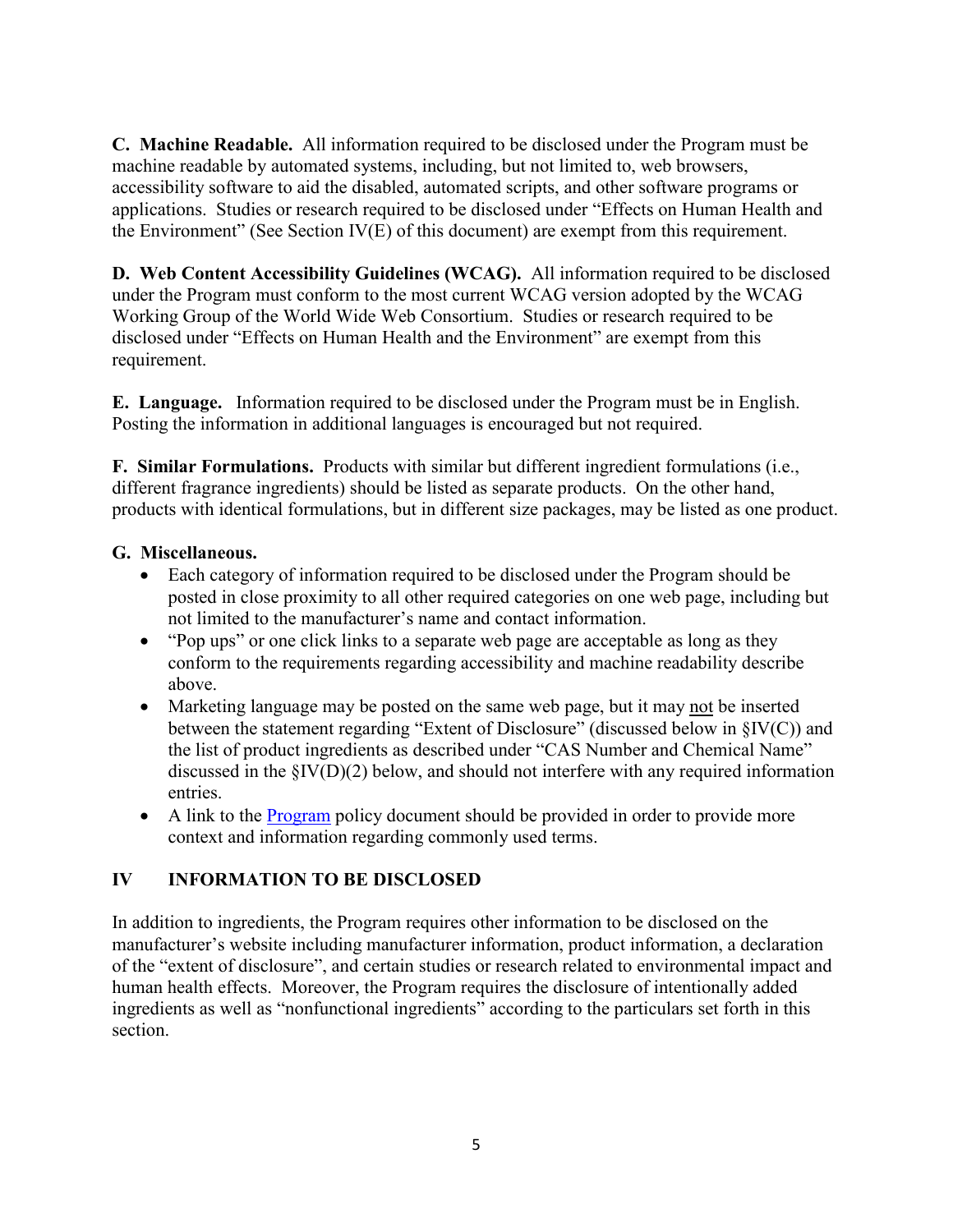Please note that the Program provides manufacturers with the ability to protect the identity of certain ingredient information that is considered to be "confidential business information" (CBI) as discussed in §V of this document below.

In addition, the information required to be disclosed under the Program may be disclosed in a Safety Data Sheet (SDS) for the product provided it is posted on the manufacturer's website and meets all the requirements of the Program including but not limited to being fully accessible and machine readable.

### **A. Manufacturer Information**

**1. Company Information.** The Program requires that the complete name of the manufacturer and the "final domestic distributor" of the product be displayed as  $\leq H1$  or <H2> hypertext markup language (HTML) heading.

"Final domestic distributor" is defined as "any person, firm, association, partnership, limited liability company, or corporation which distributes a covered product and is identified on the product label as the person or entity for whom the product is manufactured pursuant to the Federal Fair Packaging and Labeling Act."

Please note that "manufacturer" is defined in the context of the Program as including private label distributors—Please see §II(C) of this document for definition of manufacturer.

Note further that the name of a manufacturer or a distributor may be withheld as confidential business information (CBI). However, the name of at least one (manufacturer or distributor) must be disclosed. This entity will be the one NYS DEC will consider responsible for the information disclosed.

If the company that is disclosed is a subsidiary, include the name of the parent company. However, the parent company need not be disclosed if the subsidiary is the entity whose brand name appears on the website on which information is posted pursuant to the Program, and whose brand name appears on the product label.

**2. Responsible Individual.** The company must disclose the name, title, email address, toll-free telephone number and mailing address of a staff person or customer service department trained to work with the public and help consumers obtain the most up to date ingredient information in the most efficient manner.

This information may be provided on a separate webpage provided that a one-click link to the information is provided with clear direction regarding how the public can learn more about a product's ingredients. Answers to inquiries should be provided in no more than ten business days.

**B. Product Information.** The Program requires that the entity disclosing information provide the following information related to the product generally.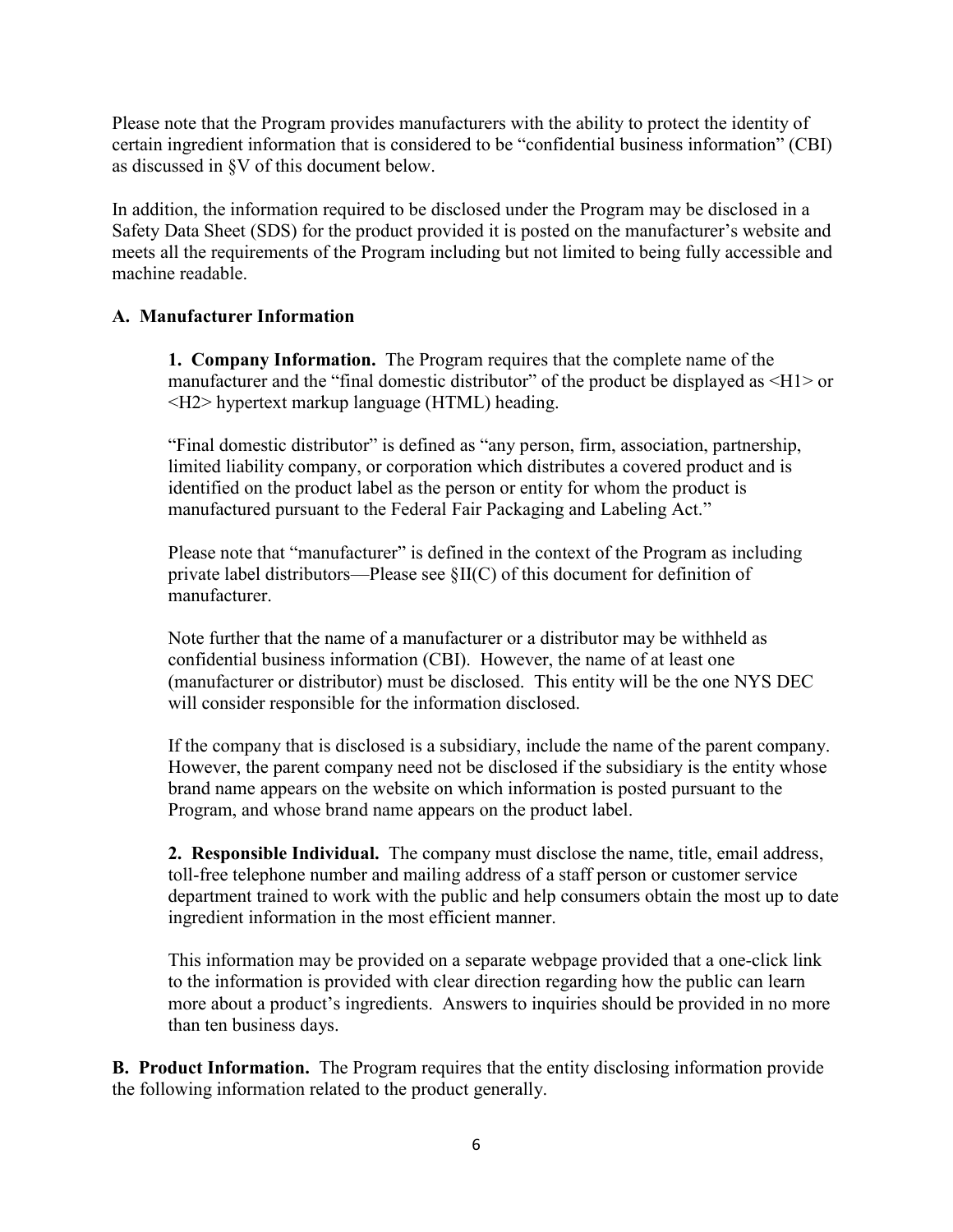- The product name as it appears on the label of the product should be displayed as an  $\langle H1 \rangle$  or  $\langle H2 \rangle$  HTML heading.
- If the product has a unique UPC, it should be displayed as an  $\langle H1 \rangle$  or  $\langle H2 \rangle$  HTML heading.
- If applicable, the product's category (i.e., the "brick" level of the GS1 Global Product Classification (GPC) standard—see Appendix A of the Program [Policy.](https://www.dec.ny.gov/docs/materials_minerals_pdf/cleansingprodfin.pdf)
- A description of the product, including its use and form (i.e., liquid, foam, aerosol, etc.). A digital picture of the product packaging and label may be used to satisfy this requirement provided it conforms with all of the requirements regarding accessibility and machine readability described in Section III above.

**C. Level or Extent of Disclosure.** The Program requires that manufacturers essentially declare the level or extent of their disclosure regarding a product's ingredients in a unique manner as specified in the [Program](https://www.dec.ny.gov/docs/materials_minerals_pdf/cleansingprodfin.pdf) at p. 15, and discussed below in this paragraph C.

The level of disclosure provided for a product's ingredients must be prominently and clearly displayed under the heading "Level of Disclosure" coded as an <H1> or <H2> HTML heading. It should appear just prior to and on the same web page as the heading "Ingredients".

The [Program](https://www.dec.ny.gov/docs/materials_minerals_pdf/cleansingprodfin.pdf) specifies a particular "hierarchy of disclosure" format to be followed in communicating the level of disclosure for: i) non-fragrance ingredients (i.e., intentionally added ingredients and nonfunctional ingredients); and ii) fragrance ingredients.

The format for disclosure is reprinted below, and should be displayed in a similar fashion by the manufacturer on its website. In addition, the "box" representing the "highest level of disclosure" that applies to the product must be "checked".

## **Hierarchy of Non-Fragrance Ingredients Disclosure Levels**

- □ **Level 1: Full Disclosure of All Intentionally Added and Nonfunctional Ingredients.**  All known intentionally added ingredients are disclosed, including those present in trace quantities. All known nonfunctional ingredients are disclosed, including any present in trace quantities that appear on one or more of the "lists of chemicals of concern" set forth in Appendix B of the [Program.](https://www.dec.ny.gov/docs/materials_minerals_pdf/cleansingprodfin.pdf)
- □ **Level 2: Full Disclosure of All Intentionally Added Ingredients.** All intentionally added ingredients are disclosed, including those present in trace quantities. One or more nonfunctional ingredients are withheld as confidential business information.
- □ **Level 3: Partial Disclosure of Intentionally Added Ingredients.** One or more intentionally added ingredients are withheld as CBI. All nonfunctional ingredients are disclosed, or one or more are withheld as confidential business information.

## **Hierarchy of Fragrance Ingredients Disclosure Levels**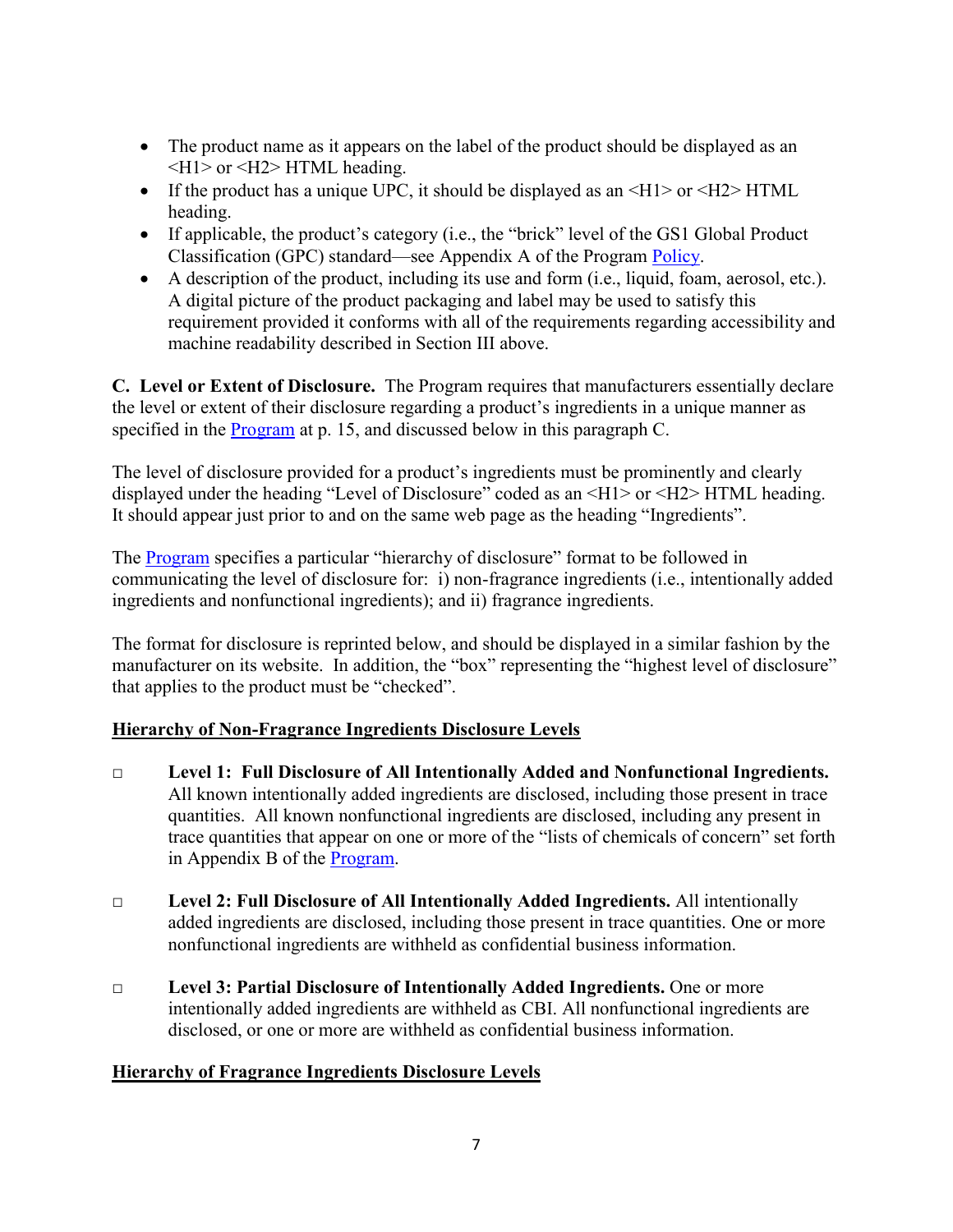- □ **Level 1: Full Disclosure of All Fragrances**. All fragrance ingredients are disclosed, including those present in trace quantities.
- □ **Level 2: Partial Disclosure of Fragrances; Master List Provided.** One or more fragrance ingredients are withheld as confidential business information, but a master list of either all fragrance ingredients used by the manufacturer, or of all fragrance ingredients used in a category of the manufacturer's designated consumer products is provided which includes all ingredients withheld.
- □ **Level 3: Partial Disclosure of Fragrances; No Master List Provided.** One or more fragrance ingredients are withheld as confidential business information, and no master list of fragrance ingredients used by the manufacturer is provided.
- □ **Level 4: No Disclosure of Fragrances; Master List Provided.** All fragrance ingredients are withheld as confidential business information, but a master list of either all fragrance ingredients used by the manufacturer, or of all fragrance ingredients used in a category of the manufacturer's designated consumer products is provided which includes all ingredients withheld.
- □ **Level 5: No Disclosure of Fragrances; No Master List Provided**. All fragrance ingredients are withheld as confidential business information, and no master list of fragrance ingredients used by the manufacturer is provided.

**D. Ingredients.** In general, all "**intentionally added ingredients**" in a covered product must be disclosed including those present in trace quantities, unless their Chemical Abstracts Service Registry Number (CASRN) and specific chemical name are withheld as Confidential Business Information (CBI)—see discussion at Section V. "Trace quantity" of an intentionally added ingredient is defined as an incidental amount which is part of the cleaning product formulation, and does not exceed 0.1% of the contents of the product by weight.

All "**nonfunctional ingredients**" present above trace quantities must be disclosed if the "manufacturer knows of such constituents", unless their CASRN and specific chemical names are withheld as CBI. For nonfunctional ingredients, "trace quantity" is defined as an incidental amount which is not part of the cleaning product formulation, is present only as an unintentional consequence of manufacturing, and does not exceed 0.5% of the content of the product by weight.

**Nonfunctional ingredients present in trace quantities** must be disclosed if the manufacturer "knows of such ingredients" as follows:

- **Trace nonfunctional byproducts** that are present below trace levels but at or above the practical quantitation limit must be disclosed if it appears on one or more of the lists of chemicals of concern in Appendix B of the [Program.](https://www.dec.ny.gov/docs/materials_minerals_pdf/cleansingprodfin.pdf) (CASRN and specific chemical name may be withheld as CBI.)
- **Trace nonfunctional contaminants** that are present below trace levels but at or above the practical quantitation limit or the applicable threshold for disclosure (whichever is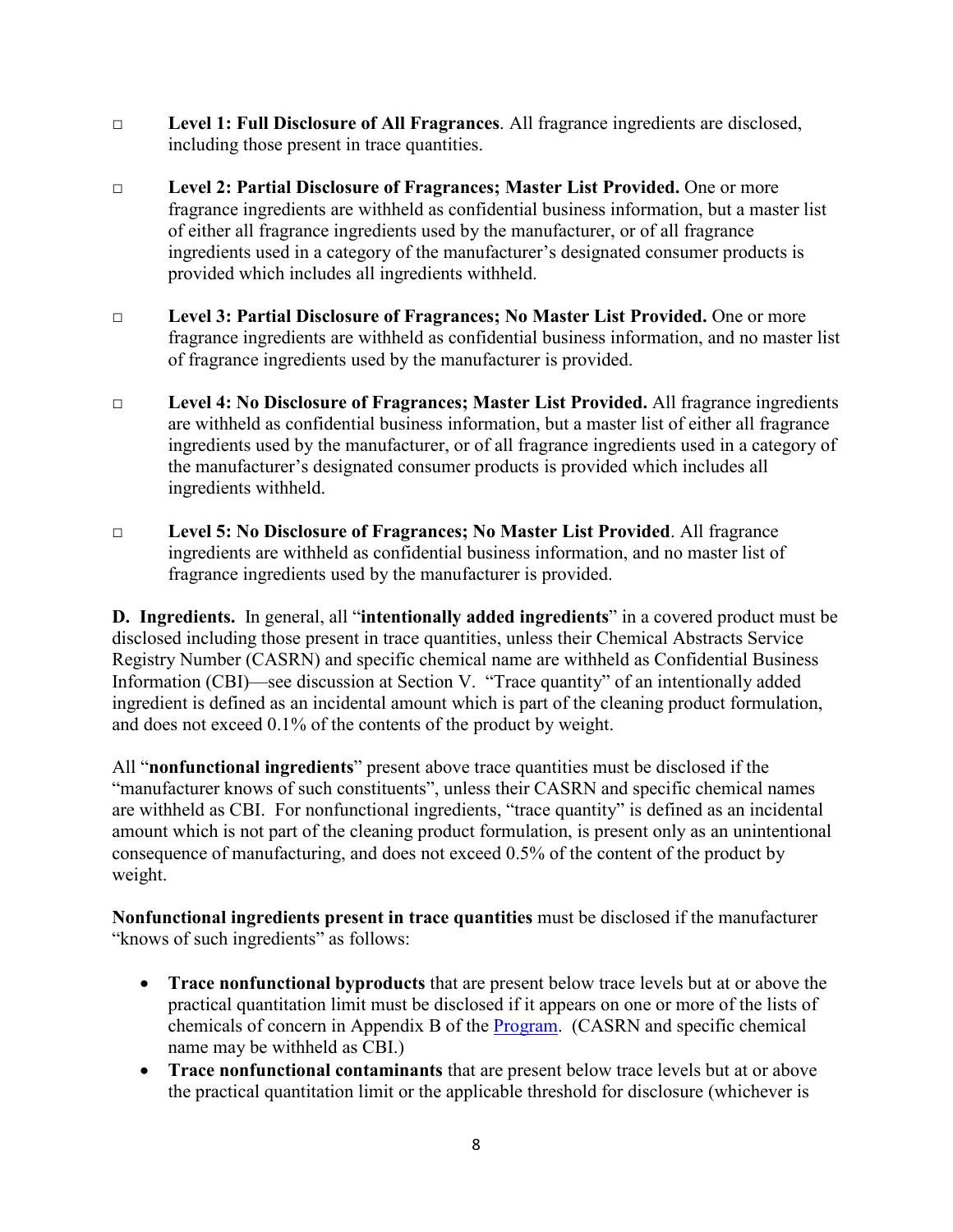higher) must be disclosed if it appears on one or more of the lists of chemicals of concern in Appendix B of the **Program.** (CASRN and specific chemical name may be withheld as CBI.) (See p.12 of the [Program](https://www.dec.ny.gov/docs/materials_minerals_pdf/cleansingprodfin.pdf) for a discussion of "applicable threshold for disclosure".)

- **Trace nonfunctional ingredients not present on a chemical of concern list** that are present below trace levels do NOT need to be disclosed.
- **Trace nonfunctional contaminants present in a public water supply system** that is regulated by the federal Safe Drinking Water Act and which serves more than 10,000 people need NOT be disclosed if it is present in a product solely due to its presence in water drawn from the public water system, AND the name of such water system, its location, and its unique facility identification code is provided to NYS DEC.

**Disclosure.** All information required to be disclosed under the ingredient category should be "posted in close proximity to each other", and posted consistent with the guidance provided below.

**1. General.** NYS DEC encourages the use of "some type of table" in displaying the ingredient information, but it is not required. In addition, NYS offers the following guidance:

- "Pop ups" or one click links to a separate web page are acceptable methods provided they conform with all of the requirements set forth in §III above related to "posting parameters" regarding accessibility and machine readability.
- Manufacturers may group ingredients separately in the following categories, provided all ingredients are included in one list (or may intermingle the categories as appropriate): i) intentionally added ingredients; ii) fragrance ingredients; iii) nonfunctional byproducts; and iv) nonfunctional contaminants.

**2. CAS Number and Chemical Name.** The following information must be disclosed for all ingredients unless such information is not available, not known, or withheld as Confidential Business Information (CBI). (NOTE: If information is not provided because of these reasons, the reason for it not being provided should be indicated as follows: "not available"; "not known"; or "withheld as CBI").

All such information should be provided under the phrase "ingredients" displayed as an <H1> or <H2> HTML heading.

If an ingredient has a Chemical Abstracts Service Registry Number (CASRN), it should be disclosed, unless withheld as CBI. If multiple CASRNs are associated with an ingredient, all known CASRNs should be listed.

NYS DEC has indicated that ingredient disclosure is to be made consistent with a hierarchy of nomenclature systems as described below.

- Prior to July 1, 2020: a name from any one of the nomenclature systems listed below may be used for disclosure.
- On or after July 1, 2020: The name of an ingredient **must be disclosed pursuant to the following hierarchy of nomenclature systems** (unless the ingredient info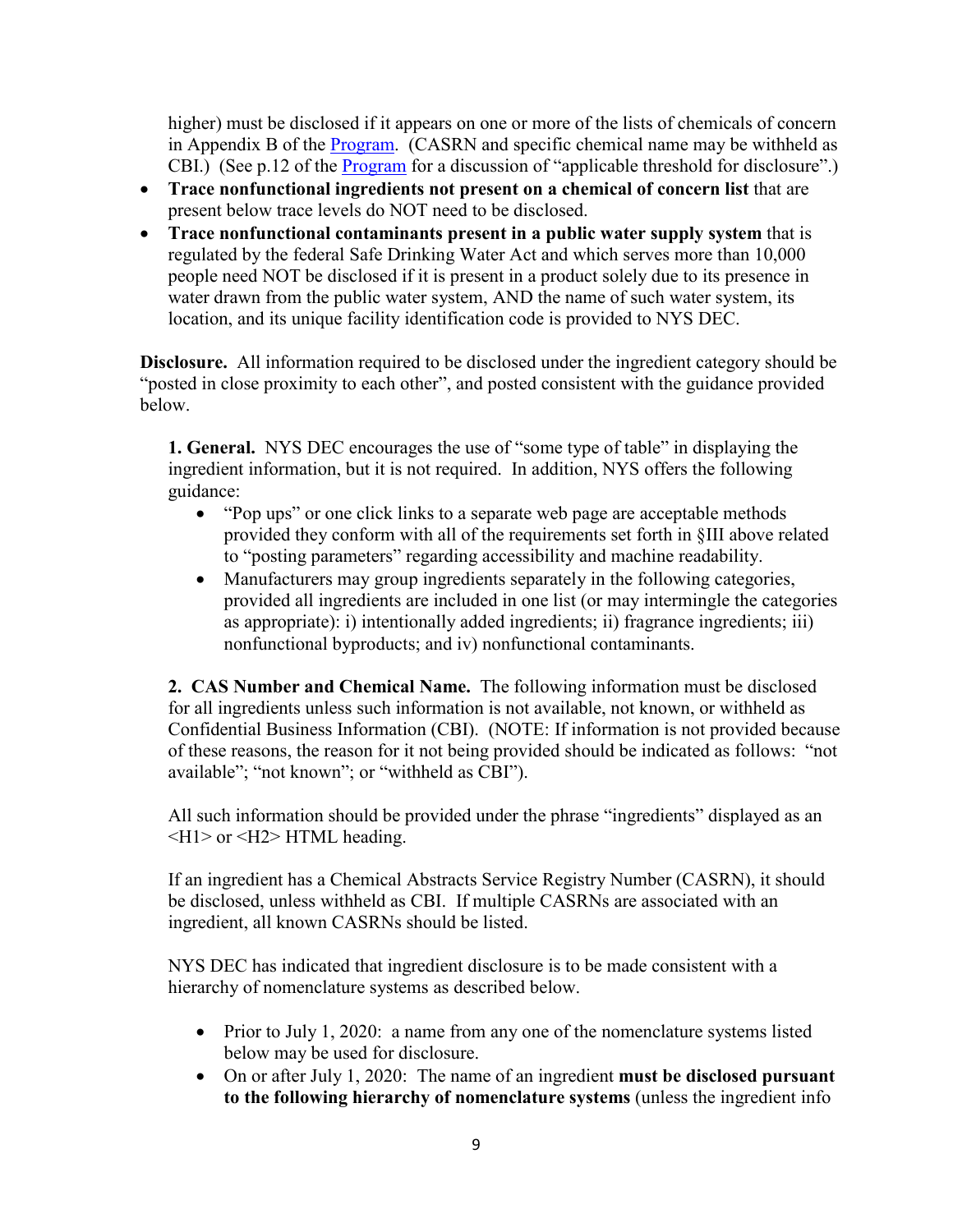is being withheld as CBI)—i.e., if a name is available in the "highest ranked system", then that name should be used; if a name is not available in a higher ranked system, a name should be used from the next highest ranked system.

- o Consumer Specialty Products Association Consumer Product Ingredients Dictionary, or the International Nomenclature of Cosmetic Ingredients
- o International Union of Pure and Applied Chemistry nomenclature
- o Chemical Abstracts Index
- o Common chemical name, or genus and species for biobased ingredients

**3. Percentage of Content by Weight.** Actual weight percentages of any listed ingredient do NOT need to be disclosed. Instead, intentionally added ingredients and nonfunctional ingredients should be:

- Listed in descending order of predominance by weight in the product, EXCEPT
- Intentionally added ingredients or nonfunctional ingredients present at a weight below one percent (1%) may be listed following the other ingredients without respect to the order of predominance by weight.

**4. Presence on a List of Chemicals of Concern.** If an ingredient in a product is present on one or more of the lists of chemicals of concern set forth in Appendix B of the NYS [Program,](https://www.dec.ny.gov/docs/materials_minerals_pdf/cleansingprodfin.pdf) then the manufacturer must disclose this fact regardless if the specific ingredient name or other information about the ingredient is being withheld as CBI.

Manufacturers must "clearly and unequivocally" disclose the fact that an ingredient appears on a list of chemicals of concern in the same location where the ingredient appears on the list of ingredients provided in the section on "CAS Number and Chemical Name" (discussed above) using one of the following approaches, terms or phrases:

- Presentation of ingredients and any lists they appear on in table form, with the short name of the list provided in a column next to the ingredient column with the heading "Lists of Chemicals of Concern", "Chemicals of Concern", or "COC".
- "Present on [SHORT NAME OF COC LIST] list."
- "Present on list of chemicals of concern."
- "Chemical of concern"
- $\bullet$  "COC"

If the abbreviation COC is used, a key providing a definition of what it means must be provided between the heading and the start of such ingredient list so that the meaning of the term is apparent to a reader prior to list review.

The above referenced formats are the only methods that may be used to denote a chemical is on such a list of concern—no other formats may be used such as asterisks, or distinctive font appearances or colors.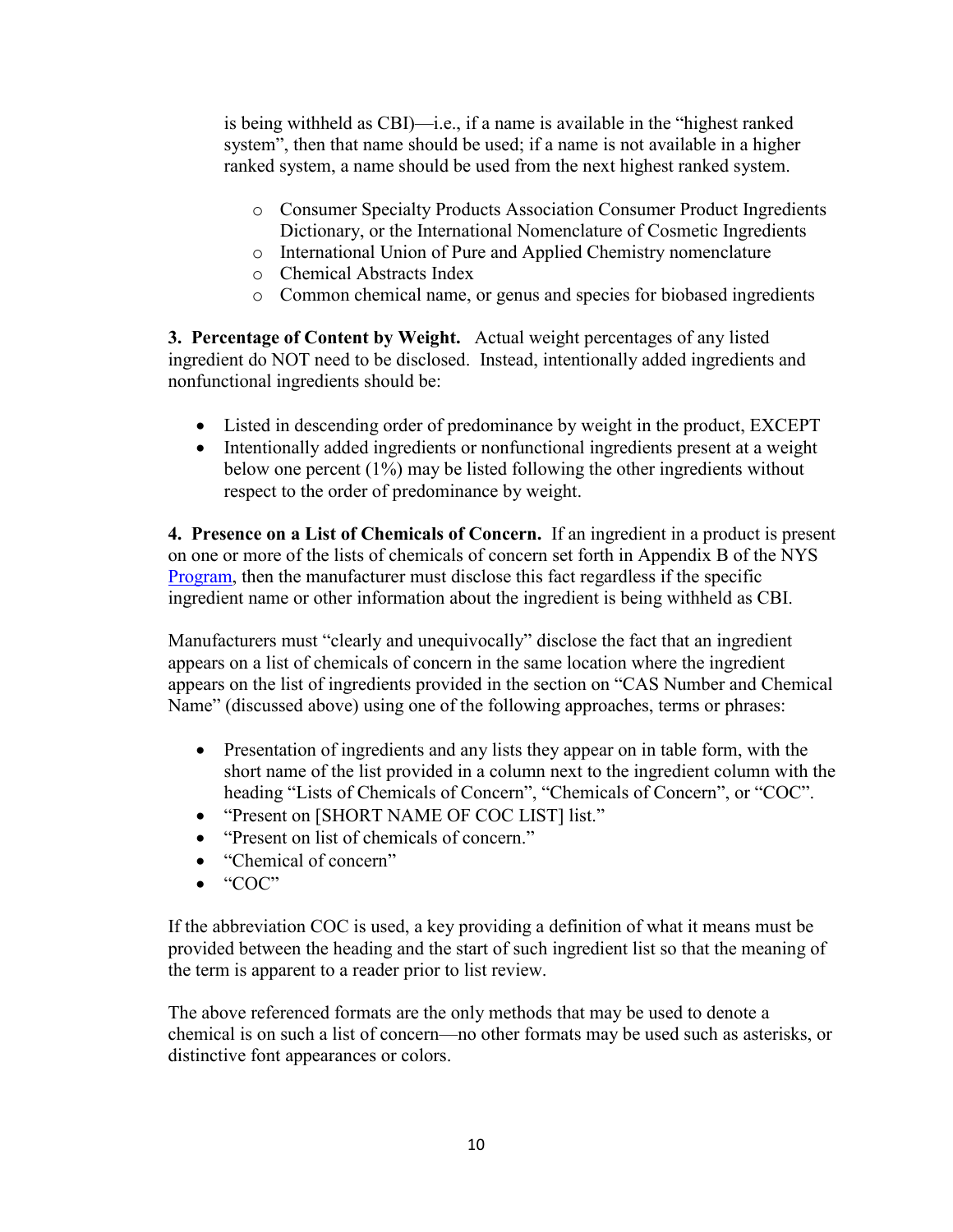The fact that an ingredient appears on the CA Prop 65 list referenced in Appendix B of the [Program](https://www.dec.ny.gov/docs/materials_minerals_pdf/cleansingprodfin.pdf) need not be disclosed until January 1, 2023.

Each list of chemicals of concern on which an ingredient appears should be listed together in a single location for each ingredient in close proximity to the ingredient as it appears on the list of ingredients posted by the manufacturer pursuant to the Program. Manufacturers should use the "short name" of the list of chemicals of concern provided and highlighted in bold in Appendix B of the [Program,](https://www.dec.ny.gov/docs/materials_minerals_pdf/cleansingprodfin.pdf) and a link to the referenced list should be provided. "Pop ups" or one click links to a separate web page are acceptable provided they conform with all of the requirements regarding accessibility and machine readability listed in Section III.

**5. Nanoscale Materials.** For each disclosed ingredient that meets the definition of a nanoscale material, the manufacturer must describe the ingredient as nanoscale material. For example, if the nanoscale material is carbon, the disclosure should use the term "nanoscale" carbon.

A nanoscale material is a chemical substance that meets the TSCA definition of a "reportable chemical substance" manufactured or processed at the nanoscale. The TSCA definition of nanoscale provides, in part, that a "…reportable chemical substance is a chemical substance as defined in Section 3 of TSCA that is solid at 25°C and standard atmospheric pressure, that is manufactured or processed in a form where any particles including aggregates and agglomerates, are in the size of  $1 - 100$  nanometers in at least one dimension, and that is manufactured or processed to exhibit unique and novel properties because of its size. A reportable chemical substance does not include a chemical substance that is manufactured or processed in a form where less than 1% of any particles, including aggregates and agglomerates, measured by weight are in the size range of  $1 - 100$  nanometers." (See 40 CFR  $\S 704.20(a)$ )

**6. Role or Function of the Ingredient.** Manufacturers must describe the functional purpose of its intentionally added ingredients. Such descriptors include, but are not limited to, "surfactant", "colorant", "fragrance", "preservative", etc. Nonfunctional ingredients should be labeled as "nonfunctional ingredient", or may be described as "nonfunctional byproduct" or "nonfunctional contaminant", as appropriate.

**E. Effects on Human Health and the Environment.** Manufacturers must post information on their websites regarding the "nature and extent of investigations and research performed directly by or at the direction of the manufacturer concerning the effects on human health and the environment" of the covered products or the chemical ingredients of such products.

The "machine readability" and Web Content Accessibility requirements (discussed in Section III) do not apply to the posting of such information.

Such information should be provided under the phrase "Effects on Human Health and the Environment" displayed as an  $\langle H1 \rangle$  or  $\langle H2 \rangle$  HTML heading and be posted in close proximity to all other categories of information required under this § IV.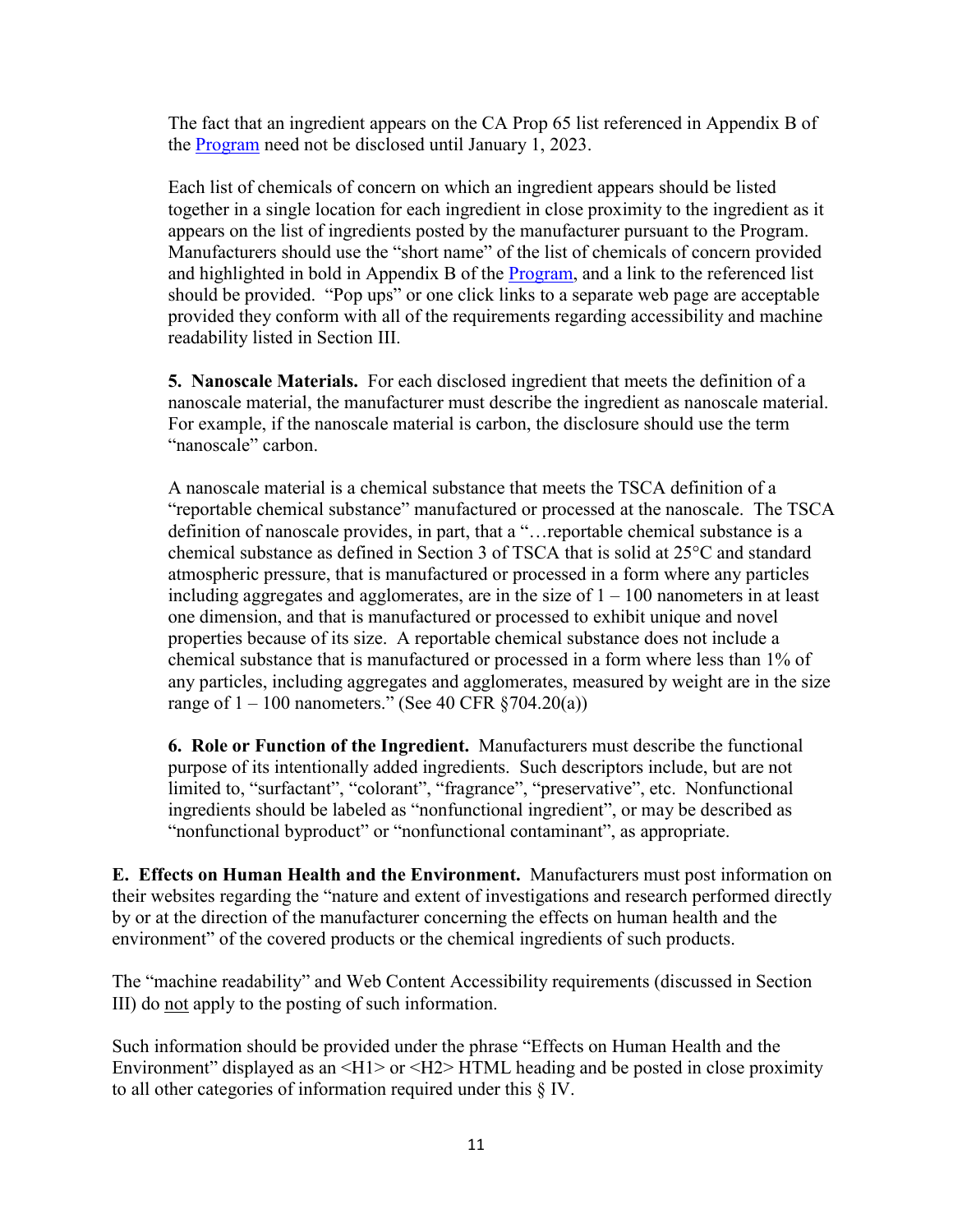This information should be grouped by ingredient where applicable and must include:

- Any health and safety studies as defined by TSCA
- Any investigations or research performed by or for the manufacturer and submitted to the European Chemicals Agency pursuant to REACH
- A link to the SDS for the product
- A list of any of the GHS hazard characteristics which apply to the covered product

**F. Date of Disclosure.** Lastly, manufacturers should provide the most recent date on which the information was posted or provided.

### **V CONFIDENTIAL BUSINESS INFORMATION**

The New York State Department of Environmental Conservation's Household Cleansing Product Information Disclosure Program (Program) allows manufacturers to withhold certain ingredient information if it is considered to be a trade secret or confidential business information (CBI).

Where information is withheld from the public as CBI, it must be indicated or otherwise displayed as part of the obligation to communicate the "extent of disclosure" as discussed in Section IV(C) of this document. However, the information being withheld should not be submitted to NYS DEC or posted on a manufacturer's website.

A manufacturer that withholds information as CBI should maintain the justification for withholding such information consistent with 6 NYCRR 616.7 (i.e., if the CBI were disclosed it would cause substantial injury to the manufacturer's competitive position, etc.). Manufacturers must provide DEC with that justification upon request.

Suppliers to manufacturers may also raise a CBI claim. A supplier to a manufacturer that protects an intentionally added ingredient or nonfunctional ingredient as CBI should also maintain its justification for withholding such information. In this event, the manufacturer should use the generic name provided by the supplier and provide the supplier's contact information to DEC upon request.

**A. What Must Be Disclosed When Protecting Ingredient Information as CBI.** While the Program is intended to protect CBI, certain information must still be disclosed by the manufacturer.

A manufacturer may protect the identity of an ingredient or a combination of ingredients as CBI by not disclosing the specific name of the chemical or chemicals being protected. However, in this event, the manufacturer must still disclose the **generic name** for the ingredient(s) as provided in the federal Toxic Substances Control Act (TSCA) Confidential Inventory.

If the ingredient(s) is not included in the TSCA Confidential Inventory, the manufacturer should use a name for such ingredient(s) that is only as generic as necessary to protect the confidential identity of such ingredient(s). In developing the generic name, the manufacturer should use the generic name framework provided by the U.S. EPA guidance for the TSCA Confidential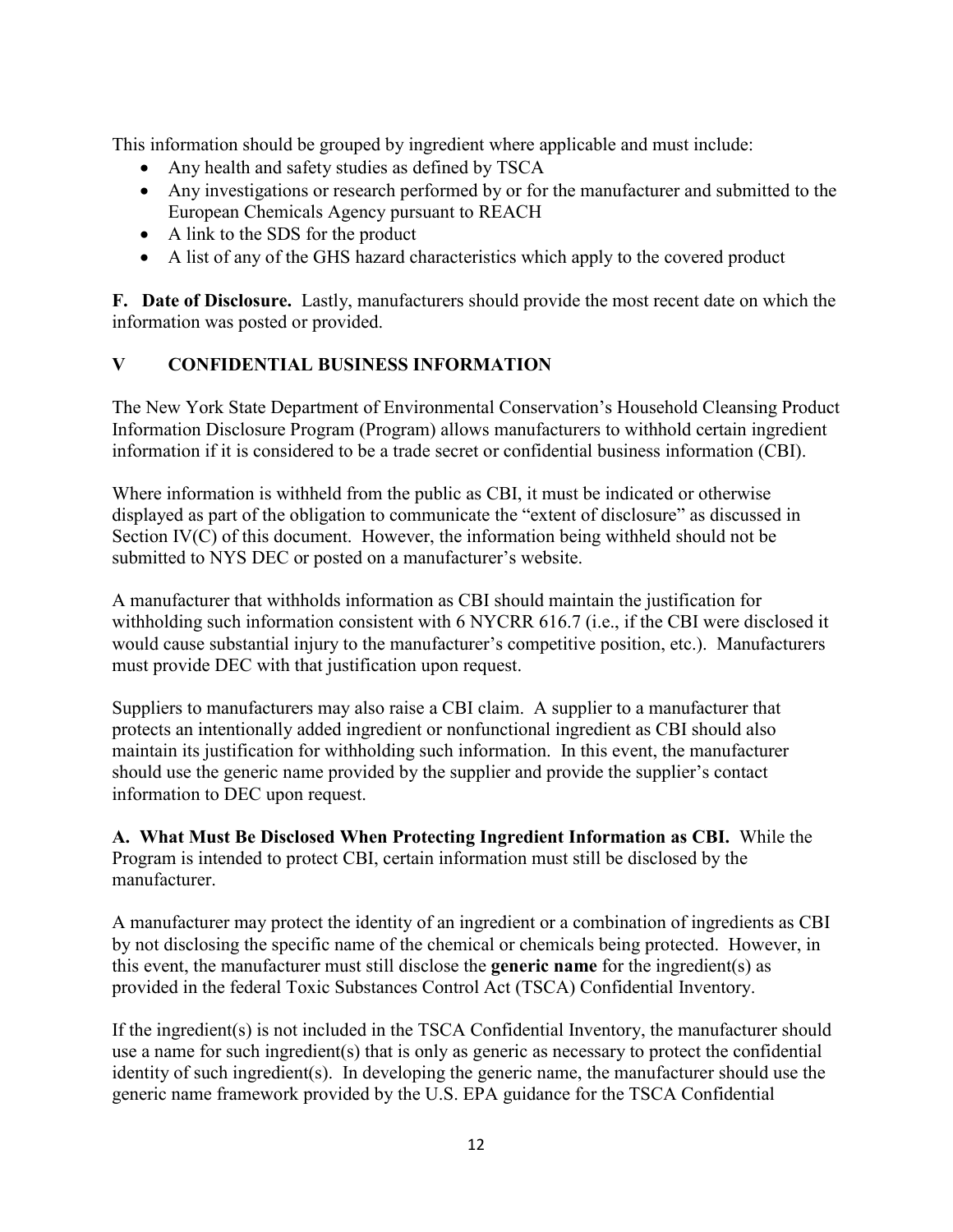Inventory, the European Chemicals Agency guidance for alternative chemical names, the New Jersey Trade Secret Registry Number system, or the Canadian Hazardous Materials Information Review Act Registry Number system, if applicable.

Ingredients for which a more specific name is being withheld as CBI should each be listed separately using their **functional name.** For example, if the specific identity of four surfactant ingredients are being withheld as CBI, the disclosure should list four repetitions of the word "surfactant".

**B. What Must Be Disclosed When Protecting Fragrance Information as CBI.** In regard to fragrances, one or more fragrance ingredients may be withheld as CBI in order to protect a proprietary blend of such ingredients.

In addition, any fragrance ingredient that is being withheld as CBI and that is present in a product below a concentration of 100 ppm (and which is not on a list of chemicals of concern named in Appendix B of the Program), may be grouped together with other fragrance ingredients meeting such criteria and disclosed as **"fragrance ingredients"** instead of listing each withheld ingredient separately. In this event, the range of the number of fragrance ingredients withheld should be indicated as follows: 1-5; 5-10; 10-25; 25-50; 50-100; or over 100. If the identify of fragrance ingredients is being withheld as CBI, it is recommended that manufacturers disclose a master list of ingredients found in the fragrances used in their products or a category of their products. Where such a list is provided, the disclosure should indicate that the fragrance ingredients whose specific names are being withheld are included on the list.

If the identify of fragrance ingredients is being withheld as CBI but a master list of fragrances used by a manufacturer is not provided, manufacturers should disclose whether a fragrance ingredient being withheld as CBI is included in the list of fragrance ingredients created by the International Fragrance Association (IFRA) and available on IFRA's website (along with a link to such website).

**Note:** If the specific identify of an ingredient or fragrance is being withheld as CBI, if such an ingredient is present on any of the lists of chemicals of concern in Appendix B of the Program, the manufacturer must disclose that information.

## **VI EFFECTIVE DATES AND UPDATES**

**A. July 1, 2019.** Effective **July 1, 2019**, manufacturers must post all required information listed below. Please note that the effective date is **July 1, 2020** for manufacturers that are independently owned and operated and employ 100 or less persons.

- Intentionally added ingredients other than fragrance ingredients; and
- Nonfunctional ingredients present above trace quantities.

**NOTE:** NYS DEC announced that it will NOT enforce the July 1, 2019 milestone date for disclosure until January 2, 2020. The delay in enforcement is due to a lawsuit filed by industry groups against this rulemaking by NYS DEC.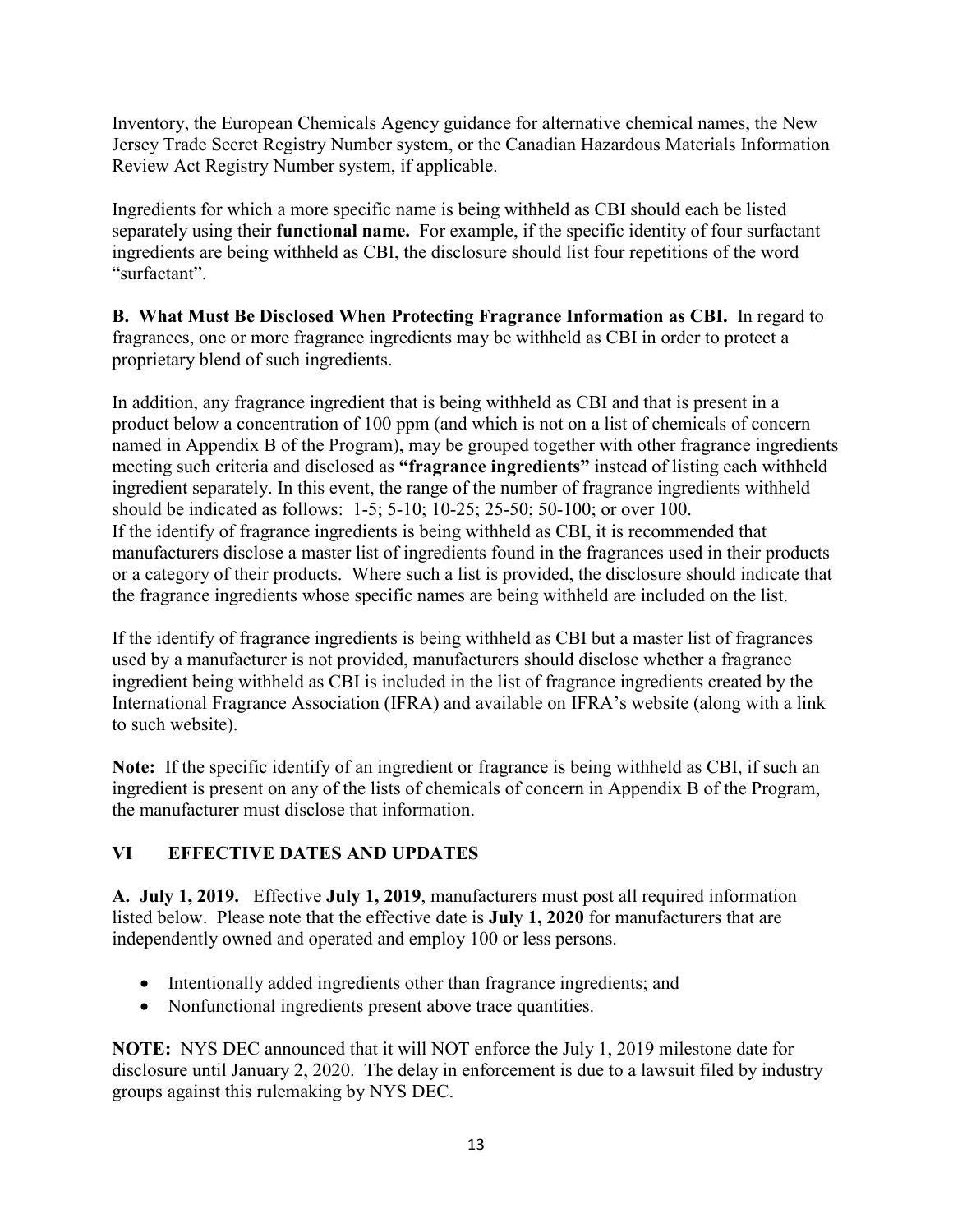**B. July 1, 2020.** Effective July 1, 2020, manufacturers must post the following ingredient information:

- Fragrance ingredients; and
- Nonfunctional byproducts listed in Appendix D of the [Program](https://www.dec.ny.gov/docs/materials_minerals_pdf/cleansingprodfin.pdf) present at or above 100 ppm, except for 1,4 dioxane, which should be reported at or above 350 ppt, and PFOA and PFOS, which should be reported at a combined level at or above 70 ppt; and
- Nonfunctional contaminants listed in Appendix D present at or above 100 ppm, except for 1,4 dioxane, which should be reported at or above 350 ppt, and PFOA and PFOS, which should be reported at a combined level at or above 70 ppt

**C. January 1, 2023.** Manufacturers must post all required information for the following ingredients by January 1, 2023:

- Nonfunctional byproducts which appear on one or more of the lists of chemicals of concern named in Appendix B and which are present at or above the practical quantitation limit; and
- Nonfunctional contaminants which appear on one or more of the lists of chemicals of concern in Appendix B and are present at or above the thresholds described in Section  $V(A)(3)$  of the [Program.](https://www.dec.ny.gov/docs/materials_minerals_pdf/cleansingprodfin.pdf)

**D. All Other Information.** All other required information should be posted by July 1, 2019 with the following exceptions:

- Information regarding investigations and research concerning effects on human health and the environment should be posted by July 1, 2020.
- Information regarding Category 3 of GHS Skin Irritants and GHS Aquatic Toxins should be posted by July 1, 2020.

**E. Updates.** Manufacturers should update their disclosure each time the ingredients in a product are changed, a new product is introduced to the market, or a list of chemicals of concern is changed to include an ingredient present in any of their products. Disclosure updates related to a change to a list of chemicals of concern should be made no later than 6 months after the adoption of the revised list.

Legacy data for discontinued products should be posted for two years after the product is discontinued.

All other disclosed information, should be reviewed at a minimum once every two years and disclosures updated as necessary.

A Disclosure Certification Form must be submitted to DEC on-line, in machine readable format, upon the effective dates listed above and every two years thereafter.